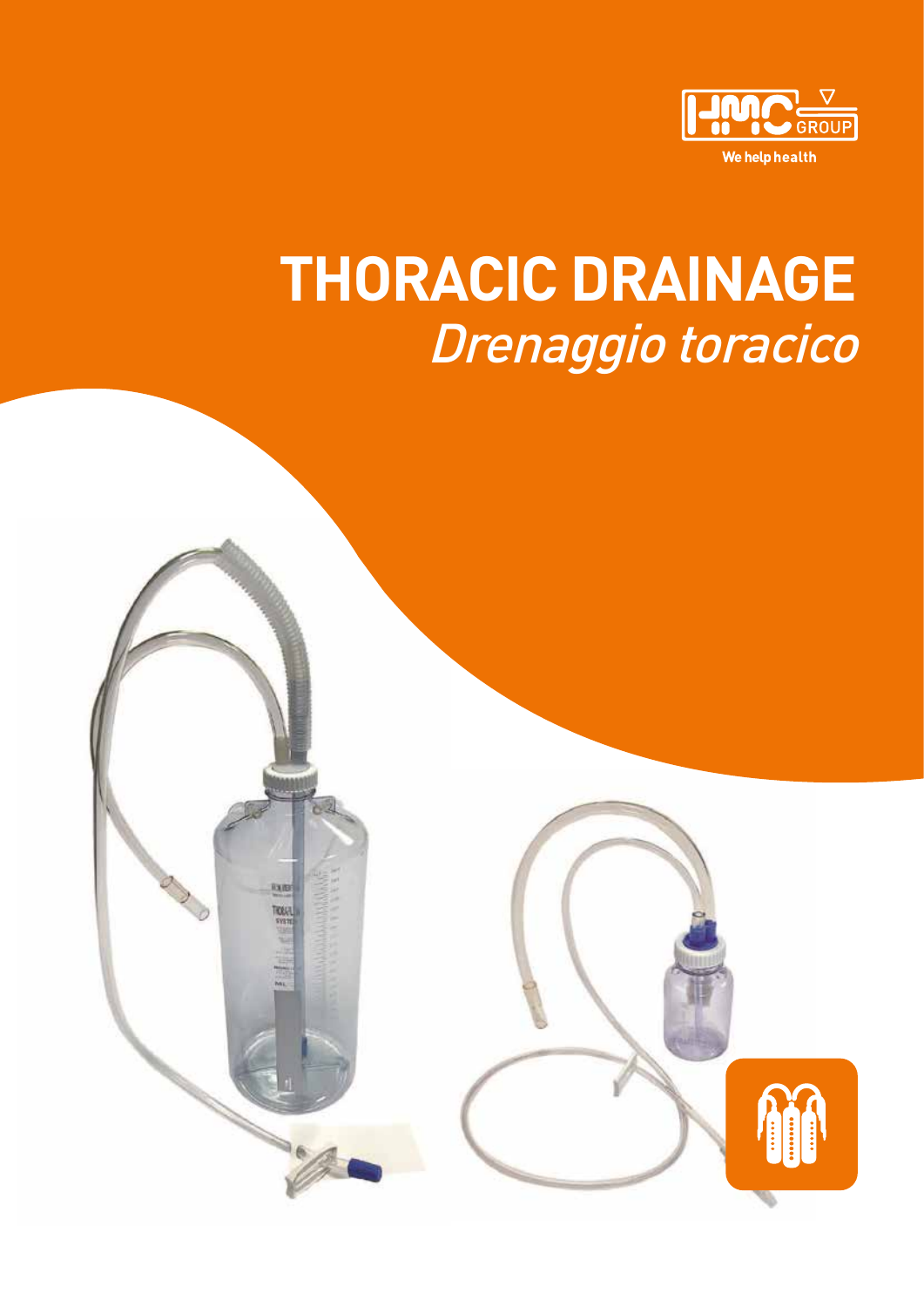

## DRENAGGIO TORACICO **Thoracic drainage**

| 1-bottle drainage set | p.5 |
|-----------------------|-----|
| DRENAGGI 1 BOTTIGLIA  |     |

DRENAGGI MULTI-BOTTIGLIA **Multi-bottle drainage set** p. 6

RICAMBI PER DRENAGGI RILAMBI PER DRENAGGI<br>**Drainage set spare parts** p. 7

TORACENTESI - PARACENTESI THORALENTESI - PARALENTESI<br>**Thoracentesis - Paracentesis** p. 9

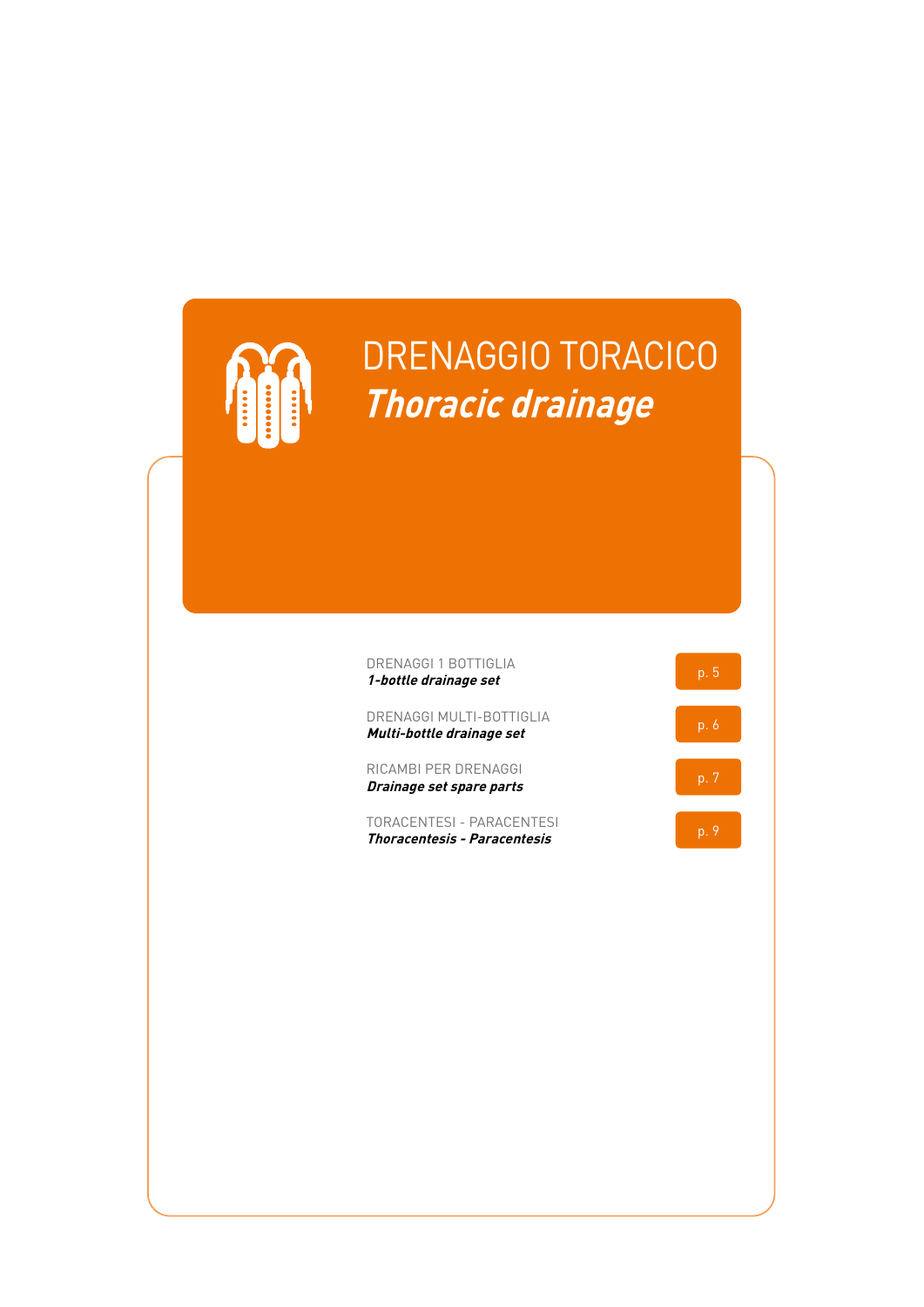### DRENAGGI 1 BOTTIGLIA **1-Bottle drainage set**





|                                                                                             | <b>CODICE</b> | <b>CAPACITÀ</b>       | <b>MATERIALE</b> | <b>PAZIENTI</b> | P. MAX | LUNGHEZZA TUBO<br><b>TUBE LENGHT</b> |                                           | <b>REGOLABILE</b>        | <b>SUPPORTO A</b><br><b>PAVIMENTO</b> |    |
|---------------------------------------------------------------------------------------------|---------------|-----------------------|------------------|-----------------|--------|--------------------------------------|-------------------------------------------|--------------------------|---------------------------------------|----|
|                                                                                             | <b>CODE</b>   | <b>CAPACITY</b><br>ml | <b>MATERIAL</b>  | <b>PATIENTS</b> | mmHG   | <b>VUOTO</b><br><b>VACUUM</b><br>mm  | <b>DRENAGGIO</b><br><b>DRAINAGE</b><br>mm | <i><b>ADJUSTABLE</b></i> | <b>FLOOR</b><br><b>SUPPORT</b>        | O  |
| <b>PEDIATRICO</b><br><b>PEDIATRIC</b><br>1 BOTTIGLIA IN PLASTICA<br>1-plastic bottle system | M037295/1P    | 1000                  | <b>PVC</b>       | <b>ADULT</b>    | $-350$ | 385                                  | 800                                       | Yes                      | Yes*                                  | 20 |
|                                                                                             | M033371       | 2000                  | <b>PVC</b>       | <b>ADULT</b>    | $-350$ | 385                                  | 1500                                      | Yes                      | Yes*                                  | 10 |
| 1 BOTTIGLIA IN PLASTICA<br>1-plastic bottle system                                          | M037261P      | 3000                  | <b>PVC</b>       | <b>ADULT</b>    | $-100$ | 385                                  | 1500                                      | Yes                      | Yes*                                  | 10 |
|                                                                                             | M033201       | 3000                  | <b>PVC</b>       | <b>ADULT</b>    | $-350$ | 385                                  | 1500                                      | Yes                      | Yes*                                  | 10 |
| 1 BOTTIGLIA IN VETRO<br>1-glass bottle system                                               | M037293V      | 2000                  | GLASS            | <b>ADULT</b>    | $-750$ | 385                                  | 1500                                      | No                       | No                                    | 10 |

\* Q.TÀ 1 PER CONFEZIONE / **\*Q.ty 1 per box**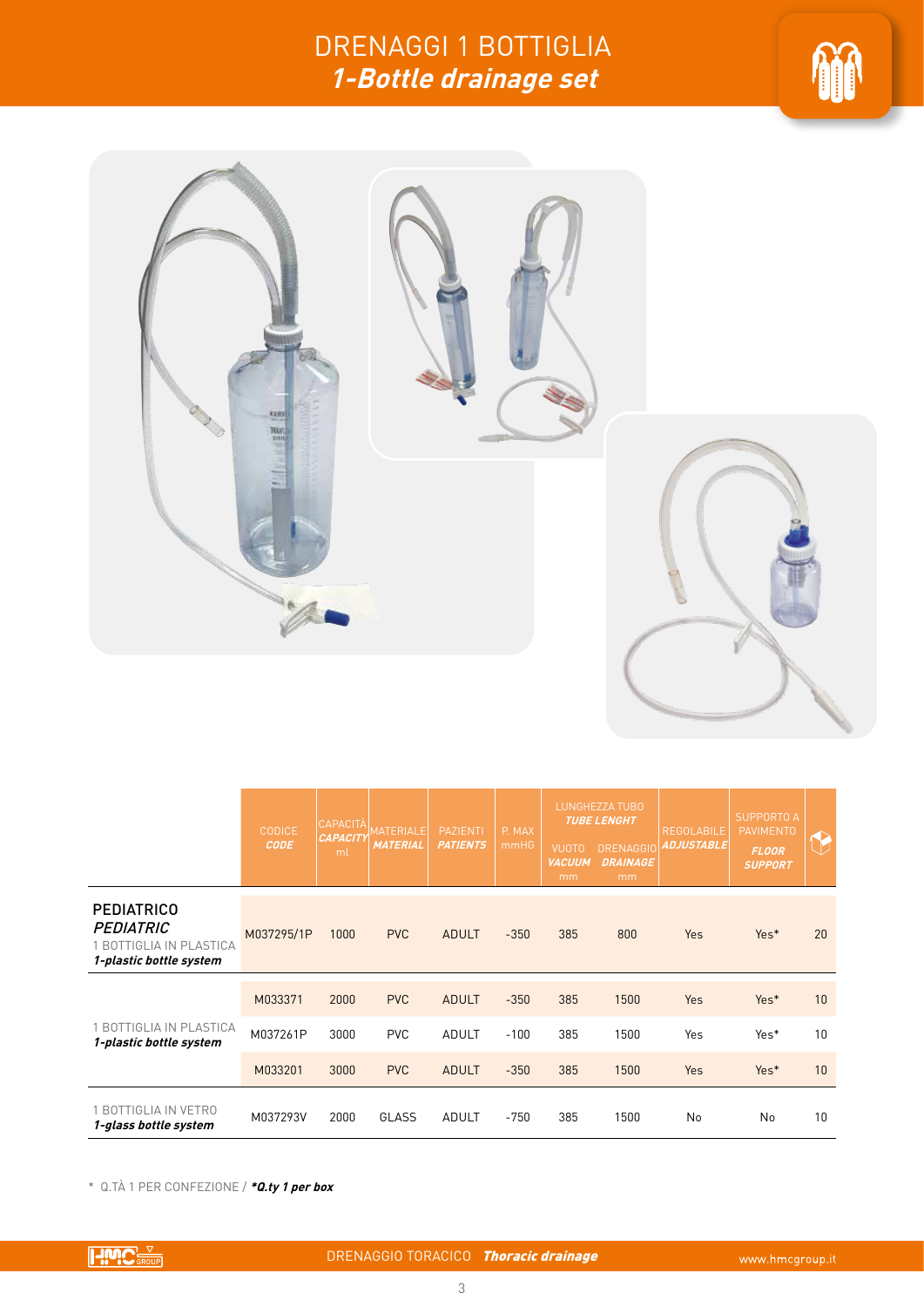

### DRENAGGI MULTI-BOTTIGLIA **Multi-bottle drainage set**



|                                                                                                      | <b>CODICE</b><br><b>CODE</b> | <b>CAPACITÀ</b><br><b>CAPACITY</b><br>ml | P. MAX<br>mmHG | <b>VUOTO</b><br><b>VACUUM</b><br>mm | LUNGHEZZA TUBO<br><b>TUBE LENGHT</b><br><b>DRENAGGIO</b><br><b>DRAINAGE</b><br>mm | <b>PUNTO PRELIEVO</b><br><b>SENZA AGO</b><br><b>NEEDLE-LESS</b><br><b>DRAWING POINT</b> |   |
|------------------------------------------------------------------------------------------------------|------------------------------|------------------------------------------|----------------|-------------------------------------|-----------------------------------------------------------------------------------|-----------------------------------------------------------------------------------------|---|
| 2 BOTTIGLIE IN PLASTICA<br>- regolazione del vuoto<br>2-plastic bottles system<br>- vacuum regulator | M033219                      | 600/3000                                 | $-350$         | 385                                 | 1500                                                                              | N <sub>0</sub>                                                                          | 6 |
|                                                                                                      |                              |                                          |                |                                     |                                                                                   |                                                                                         |   |
| 2 BOTTIGLIE IN PLASTICA<br>- regolazione del vuoto<br>- punto prelievo senza ago                     | M033219NL                    | 600/3000                                 | $-350$         | 385                                 | 1500                                                                              | <b>YES</b>                                                                              | 6 |
| 2-plastic bottles system<br>- vacuum regulator<br>- needle-less drawing point                        |                              |                                          |                |                                     |                                                                                   |                                                                                         |   |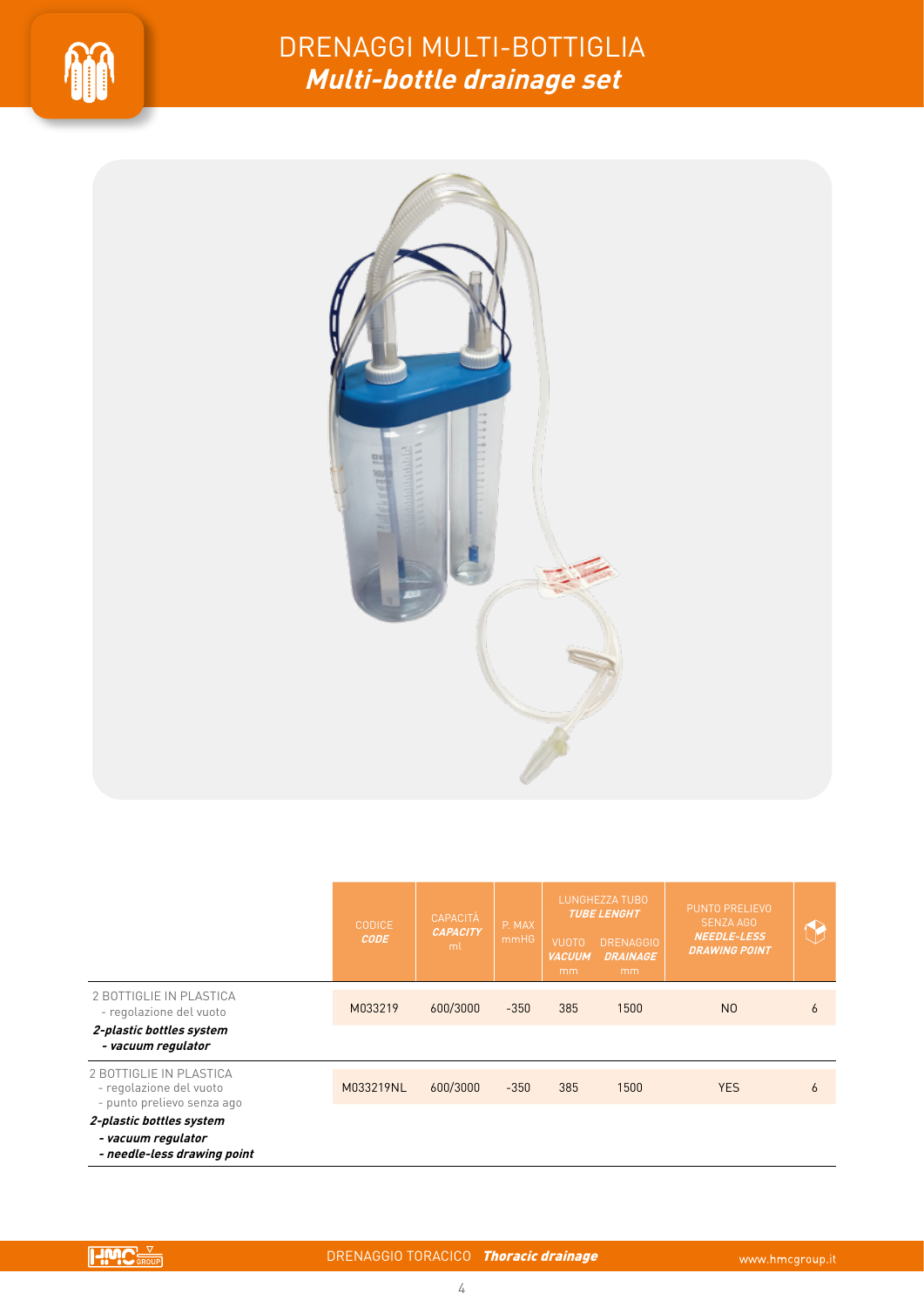### RICAMBI PER DRENAGGI **Drainage set spare parts**





|                                                                   | <b>CODICE</b><br><b>CODE</b> | <b>CAPACITÀ</b><br><b>CAPACITY</b><br>ml | <b>MATERIALI</b><br><b>MATERIAL</b> | P. MAX<br>mmHG |    |
|-------------------------------------------------------------------|------------------------------|------------------------------------------|-------------------------------------|----------------|----|
|                                                                   | M032857                      | 1000                                     | <b>PVC</b>                          | $-350$         | 10 |
| BOTTIGLIE DI RICAMBIO IN PLASTICA<br><b>Spare plastic bottles</b> | M033370                      | 2000                                     | <b>PVC</b>                          | $-350$         | 15 |
|                                                                   | M032812                      | 3000                                     | <b>PVC</b>                          | $-100$         | 15 |
| BOTTIGLIE DI RICAMBIO IN VETRO<br><b>Spare glass bottles</b>      | M032812V                     | 2000                                     | <b>VETRO</b>                        | $-750$         | 4  |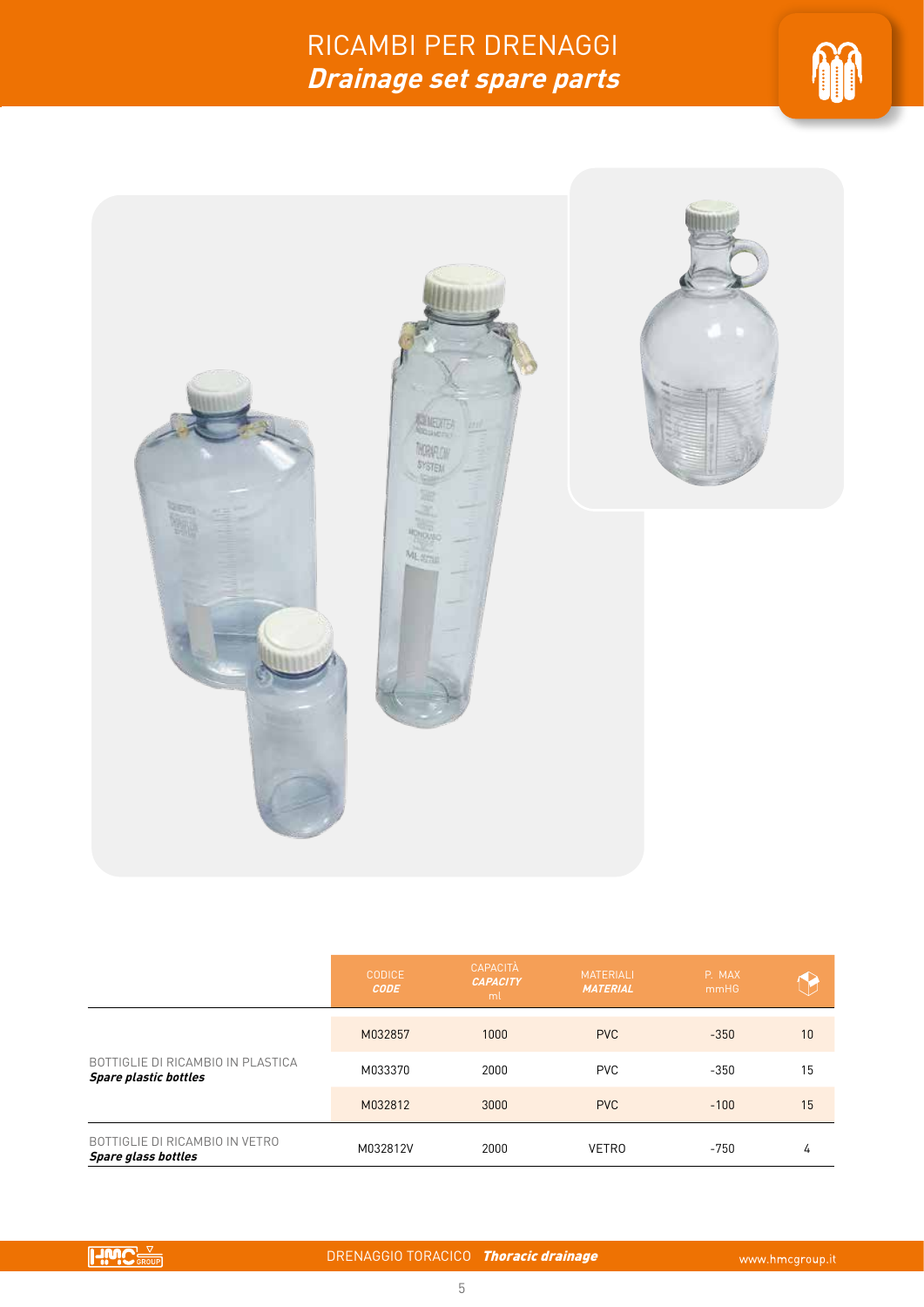



|                                                                               | <b>CODICE</b><br><b>CODE</b> | <b>PER BOTTIGLIE</b><br><b>FOR BOTTLES</b><br><b>PLASTICA</b><br><b>PLASTIC</b><br>lt. | <b>VETRO</b><br><b>GLASS</b><br>lt. | NR.<br><b>BOTTIGLIE</b><br>NR.<br><b>BOTTLES</b> | <b>VUOTO</b><br><b>VACUUM</b><br>mm | LUNGHEZZA TUBO<br><b>TUBE LENGHT</b><br><b>DRENAGGIO</b><br><b>DRAINAGE</b><br>mm | REGOLA-<br><b>BILE</b><br>ADJU-<br><b>STABLE</b> |    |
|-------------------------------------------------------------------------------|------------------------------|----------------------------------------------------------------------------------------|-------------------------------------|--------------------------------------------------|-------------------------------------|-----------------------------------------------------------------------------------|--------------------------------------------------|----|
| TUBO RICAMBIO PER SISTEMI A 1 BOTTIGLIA<br>Spare tube for 1-bottle systems    | M037295                      | 1/2/3                                                                                  | 2                                   |                                                  | 385                                 | 1500                                                                              | <b>Yes</b>                                       | 25 |
| TUBO RICAMBIO PER SISTEMI 2 BOTTIGLIE<br>Spare tube for 2 & 3-bottles systems |                              | M037296 0.6/1/2/3                                                                      | $\overline{2}$                      | $\overline{2}$                                   | 385                                 | 1500                                                                              | Yes                                              | 20 |
| TUBO RICAMBIO PER SISTEMI 3 BOTTIGLIE<br>Spare tube for 2 & 3-bottles systems |                              | M037298 0.6/1/2/3                                                                      | 2                                   | 3                                                | 385                                 | 1500                                                                              | Yes                                              | 10 |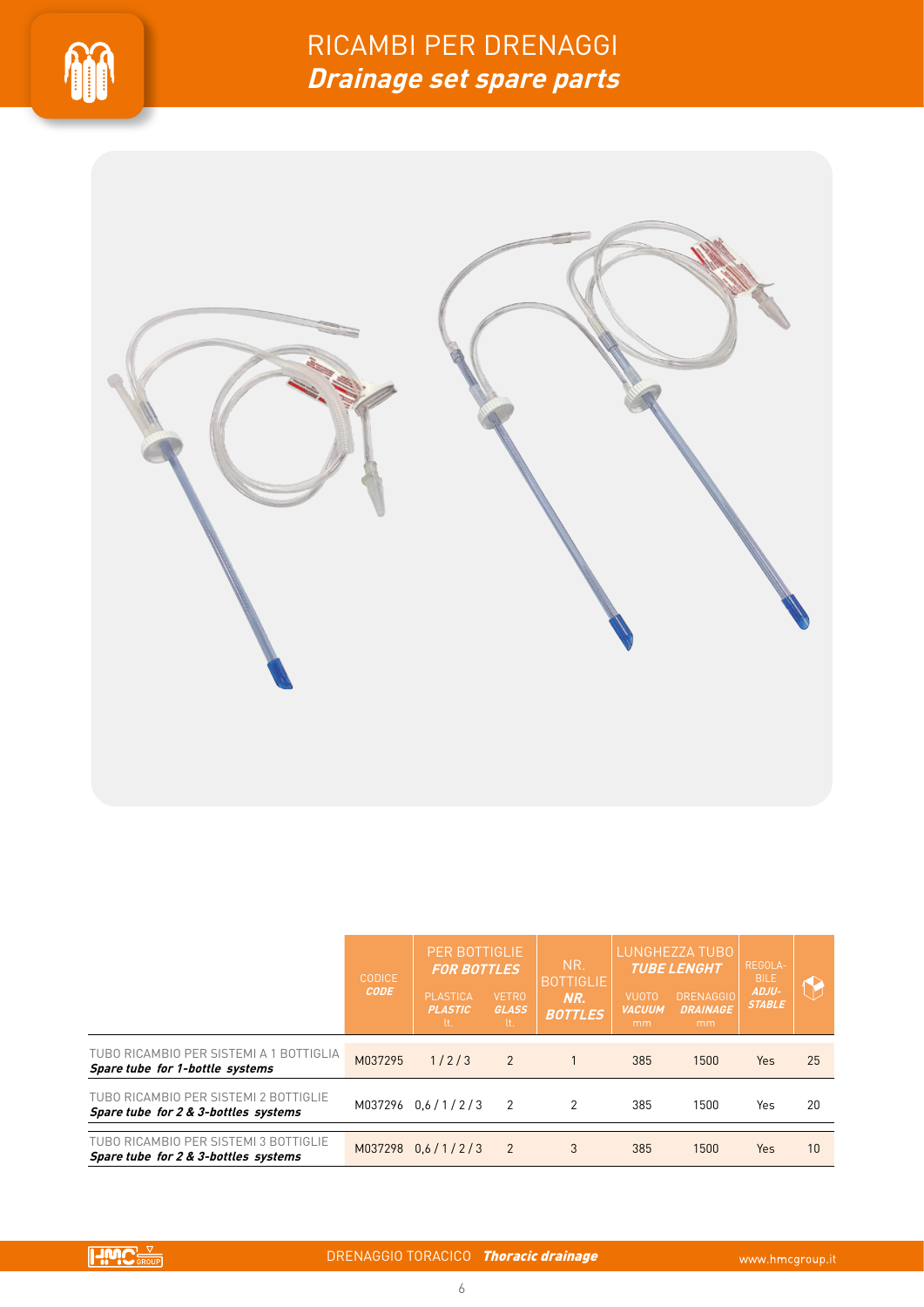



|                                                                                                                                                  |                              | <b>GESTIONE</b><br><b>FLUSSO</b><br><b>SIRINGA</b><br><b>FLOW</b><br><b>SYRINGE</b><br><b>MANAGE-</b><br><b>MENT</b> |                       | CAPACITÀ |                                                                | <b>RUBI-</b><br><b>NETTO DI</b> | AGHI - NEEDLES                    |                                |                 |    |
|--------------------------------------------------------------------------------------------------------------------------------------------------|------------------------------|----------------------------------------------------------------------------------------------------------------------|-----------------------|----------|----------------------------------------------------------------|---------------------------------|-----------------------------------|--------------------------------|-----------------|----|
|                                                                                                                                                  | <b>CODICE</b><br><b>CODE</b> |                                                                                                                      | <b>CAPACITY</b><br>ml | TVNR.    | <b>SCARICO</b><br>$DI -$<br><b>SCHARGE</b><br><b>ISTOPCOCK</b> | <b>TIPO</b><br><b>TYPE</b>      | <b>LUNGHEZZA</b><br><b>LENGTH</b> | <b>CALIBRO</b><br><b>GAUGE</b> | $\bigcirc$      |    |
| - VALVOLA DI SICUREZZA<br>UNIDIREZIONALE AUTOMATICA<br>- SACCA CON VALVOLA DI NON RITORNO<br>- SACCA CON RUBINETTO DI SCARICO<br>- SIRINGA 60 ml | M032956                      | <b>VALVE</b>                                                                                                         | <b>YES</b>            | 2000     | <b>YES</b>                                                     | <b>YES</b>                      | 3 AGHI<br>3 Needles               | 80 <sub>mm</sub>               | 14G/<br>16G/18G | 30 |
|                                                                                                                                                  | M033105                      | <b>VALVE</b>                                                                                                         | <b>YES</b>            | 2000     | <b>YES</b>                                                     | <b>YES</b>                      | AGO DI VERESS<br>Veress needle    | 120mm                          | 14G             | 30 |
| - Unidirectional automatic safety valve<br>- Bag with non-return valve<br>- Bag with drain tap<br>- 60 ml syringe                                | M033116                      | <b>VALVE</b>                                                                                                         | <b>YES</b>            | 2000     | <b>YES</b>                                                     | <b>YES</b>                      | AGO DI VERESS<br>Veress needle    | <b>150mm</b>                   | 16G             | 30 |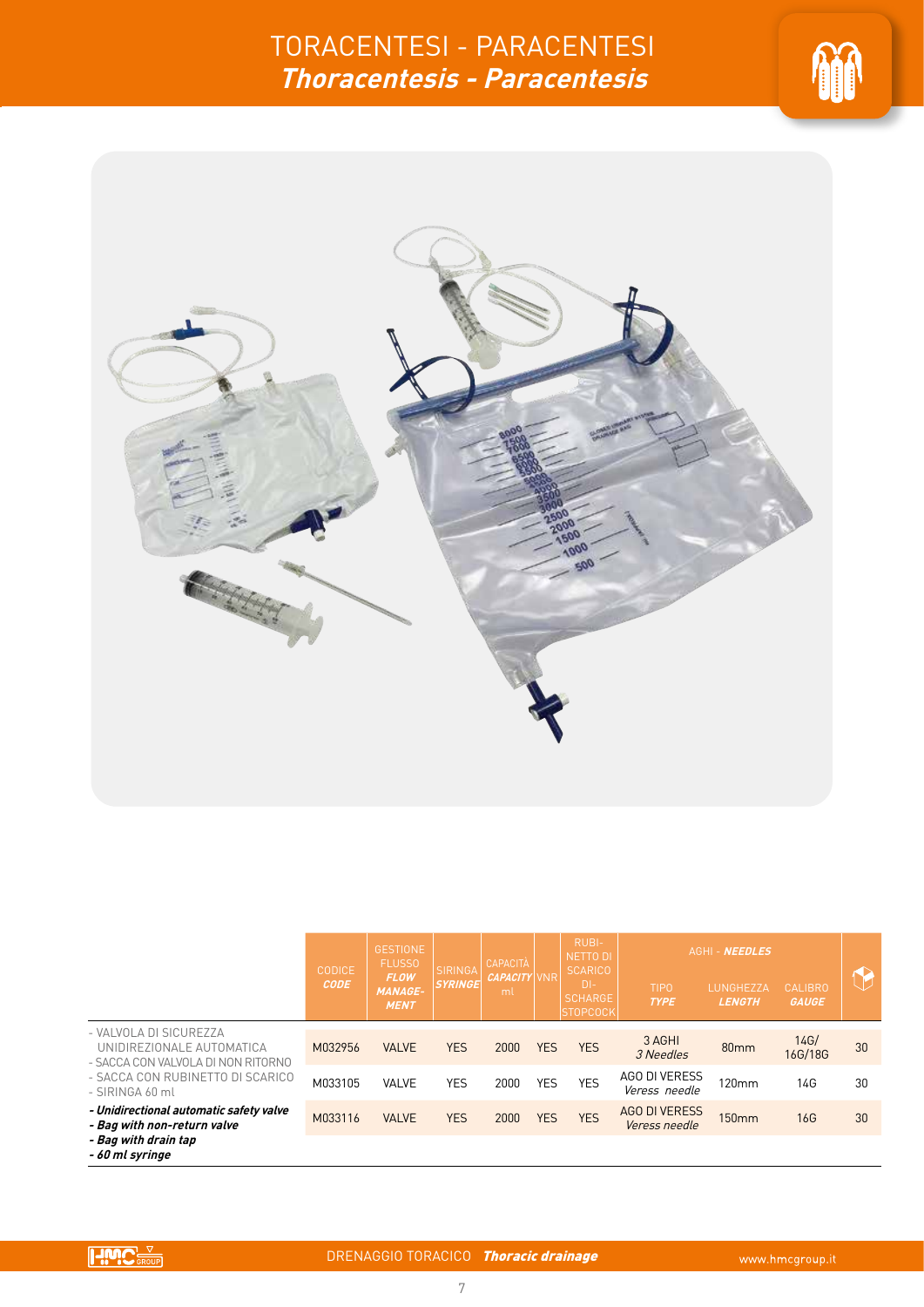



|                                                                                                                                                                             |                       | <b>GESTIONE</b>                                     |                           | <b>CAPACITÀ</b>           |            | <b>RUBINETTO</b>                                         | AGHI - NEEDLES                                               |                                        |                                      |    |
|-----------------------------------------------------------------------------------------------------------------------------------------------------------------------------|-----------------------|-----------------------------------------------------|---------------------------|---------------------------|------------|----------------------------------------------------------|--------------------------------------------------------------|----------------------------------------|--------------------------------------|----|
|                                                                                                                                                                             | CODICE<br><b>CODE</b> | <b>FLUSSO</b><br><b>FLOW MA-</b><br><b>NAGEMENT</b> | SIRINGA<br><b>SYRINGE</b> | <b>CAPACITY</b> VNR<br>ml |            | <b>DI SCARICO</b><br><b>DISCHARGE</b><br><b>STOPCOCK</b> | <b>TIPO</b><br><b>TYPE</b>                                   | LUN-<br><b>GHEZZA</b><br><b>LENGTH</b> | <b>CALIBRO</b><br><b>GAUGE</b>       | M  |
| - RUBINETTO 3 VIE 360°<br>- SACCA CON VALVOLA DI NON RITORNO<br>- SACCA CON RUBINETTO DI SCARICO<br>- SIRINGA 60 ml<br>- 3-way stopcock 360°<br>- Bag with non-return valve |                       | M032000S STOPCOCK                                   | <b>YES</b>                | 2000                      | <b>YES</b> | <b>YES</b>                                               | 3 AGHI<br>3 needles                                          | 55mm                                   | 14G/<br>16G/19G                      | 30 |
|                                                                                                                                                                             |                       | M032010S STOPCOCK                                   | <b>YES</b>                | 2000                      | <b>YES</b> | <b>YES</b>                                               | 3 AGHI<br>3 needles                                          | 80mm                                   | 14G/<br>16G/19G                      | 30 |
|                                                                                                                                                                             |                       | M032015S STOPCOCK                                   | <b>YES</b>                | 2000                      | <b>YES</b> | <b>YES</b>                                               | AGO CANNULA<br>Cannula needle                                | 133mm                                  | <b>14G</b>                           | 30 |
| - Bag with drain tap<br>- 60 ml syringe                                                                                                                                     |                       | M032020S STOPCOCK                                   | <b>YES</b>                | 2000                      | <b>YES</b> | <b>YES</b>                                               | AGO DI VERESS<br>Veress needle                               | 100mm                                  | <b>15G</b>                           | 30 |
| - RUBINETTO 3 VIE $360^\circ$<br>- SACCA CON VALVOLA DI NON RITORNO<br>- SIRINGA 60 ml                                                                                      | M032034S              | <b>STOPCOCK</b>                                     | <b>YES</b>                | 2000                      | <b>YES</b> | N <sub>0</sub>                                           | 3 AGHI<br>3 Needles<br><b>AGO DI VERESS</b><br>Veress needle | 55mm<br>$\ddot{}$<br>100 <sub>mm</sub> | 14G/<br>16G/19G<br>$+$<br><b>15G</b> | 30 |
| - 3-way stopcock 360°<br>- Bag with non-return valve<br>- 60 ml syringe                                                                                                     |                       | M032040S STOPCOCK                                   | <b>YES</b>                | 2000                      | <b>YES</b> | N <sub>0</sub>                                           | 3 AGHI<br>3 Needles                                          | 80mm                                   | 14G/<br>16G/19G                      | 30 |
|                                                                                                                                                                             |                       | M032050S STOPCOCK                                   | <b>YES</b>                | 2000                      | <b>YES</b> | N <sub>0</sub>                                           | AGO DI VERESS<br><i>Veress needle</i>                        | 100mm                                  | <b>15G</b>                           | 30 |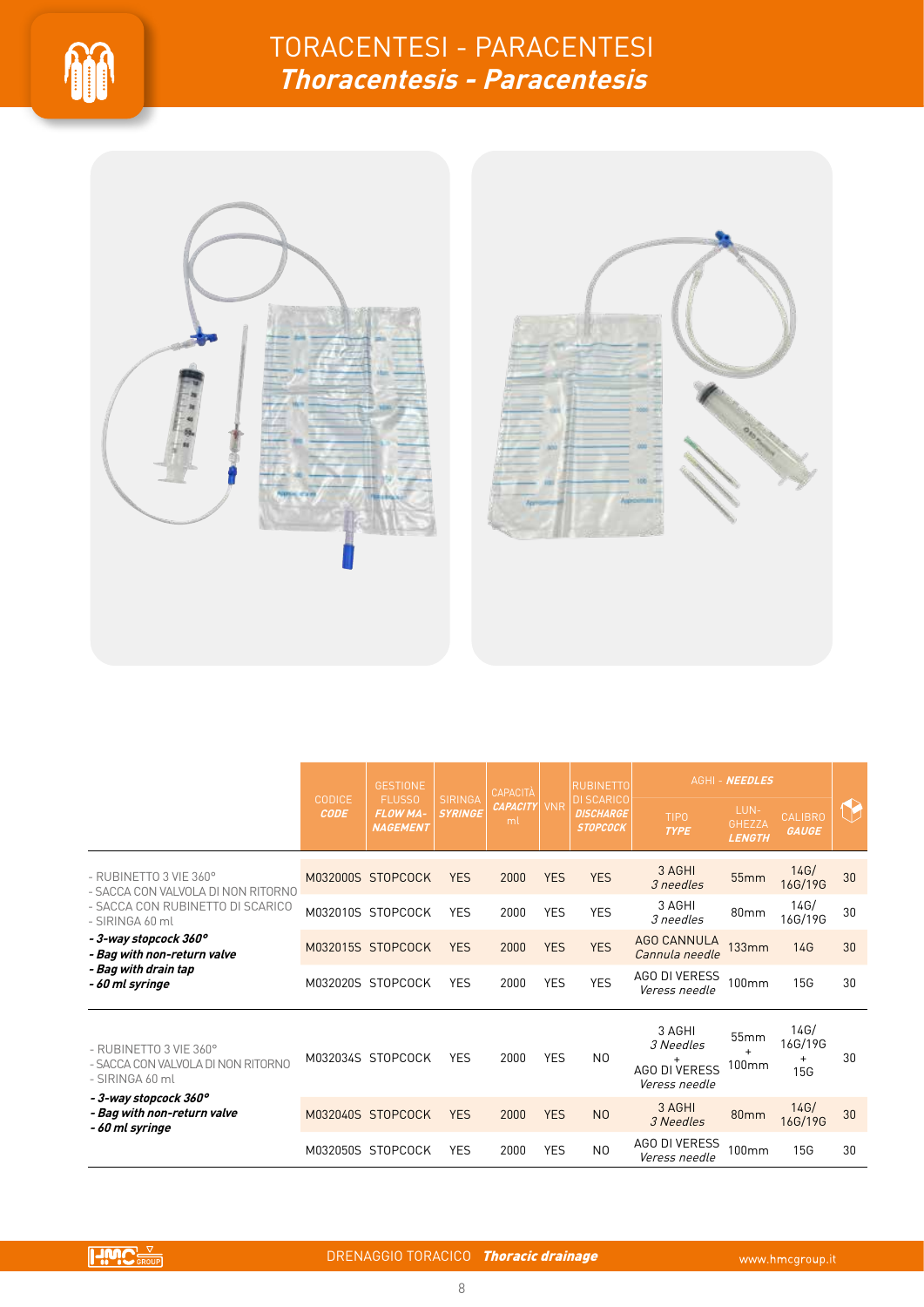



|                                                                                                                                                         | CODICE      | <b>GESTIONE</b>                                     | <b>SIRINGA</b> | <b>CAPACITÀ</b><br><b>CAPACITY</b><br>ml | <b>VNR</b>     | <b>RUBINETTO</b>                                         | AGHI - NEEDLES                               |                            |                         |     |
|---------------------------------------------------------------------------------------------------------------------------------------------------------|-------------|-----------------------------------------------------|----------------|------------------------------------------|----------------|----------------------------------------------------------|----------------------------------------------|----------------------------|-------------------------|-----|
|                                                                                                                                                         | <b>CODE</b> | <b>FLUSSO</b><br><b>FLOW MA-</b><br><b>NAGEMENT</b> | <b>SYRINGE</b> |                                          |                | <b>DI SCARICO</b><br><b>DISCHARGE</b><br><b>STOPCOCK</b> | <b>TIPO</b><br><b>TYPE</b>                   | LUNGHEZZA<br><b>LENGTH</b> | CALIBRO<br><b>GAUGE</b> | 12  |
| - VALVOLA DI SICUREZZA UNIDIREZIONALE<br><b>AUTOMATICA</b><br>- SACCA CON VALVOLA DI NON RITORNO<br>- SACCA CON RUBINETTO DI SCARICO<br>- SIRINGA 60 ml | M032001S    | <b>VALVE</b>                                        | <b>YES</b>     | 2000                                     | <b>YES</b>     | <b>YES</b>                                               | 3 AGHI<br>3 Needles                          | 55mm                       | 14G/<br>16G/19G         | 30  |
|                                                                                                                                                         | M032011S    | VALVE                                               | <b>YES</b>     | 2000                                     | <b>YES</b>     | <b>YES</b>                                               | 3 AGHI<br>3 Needles                          | 80mm                       | 14G/<br>16G/19G         | 30  |
| - Unidirectional automatic safety valve<br>- Bag with non-return valve                                                                                  | M032021S    | <b>VALVE</b>                                        | <b>YES</b>     | 2000                                     | <b>YES</b>     | <b>YES</b>                                               | <b>AGO DI VERESS</b><br><i>Veress needle</i> | 100mm                      | 15G                     | 30  |
| - Bag with drain tap<br>-60 ml syringe                                                                                                                  | M032042S    | <b>VALVE</b>                                        | <b>YES</b>     | 2000                                     | <b>YES</b>     | <b>YES</b>                                               | AGO SINGOLO<br>Single needle                 | 80 <sub>mm</sub>           | 14G                     | 30  |
| - RUBINETTO DI SCARICO<br>- Drain tap                                                                                                                   | M022008S    |                                                     | $\overline{a}$ | 2000                                     | $\overline{a}$ | <b>YES</b>                                               |                                              |                            | $\overline{a}$          | 100 |
|                                                                                                                                                         |             |                                                     |                |                                          |                |                                                          |                                              |                            |                         |     |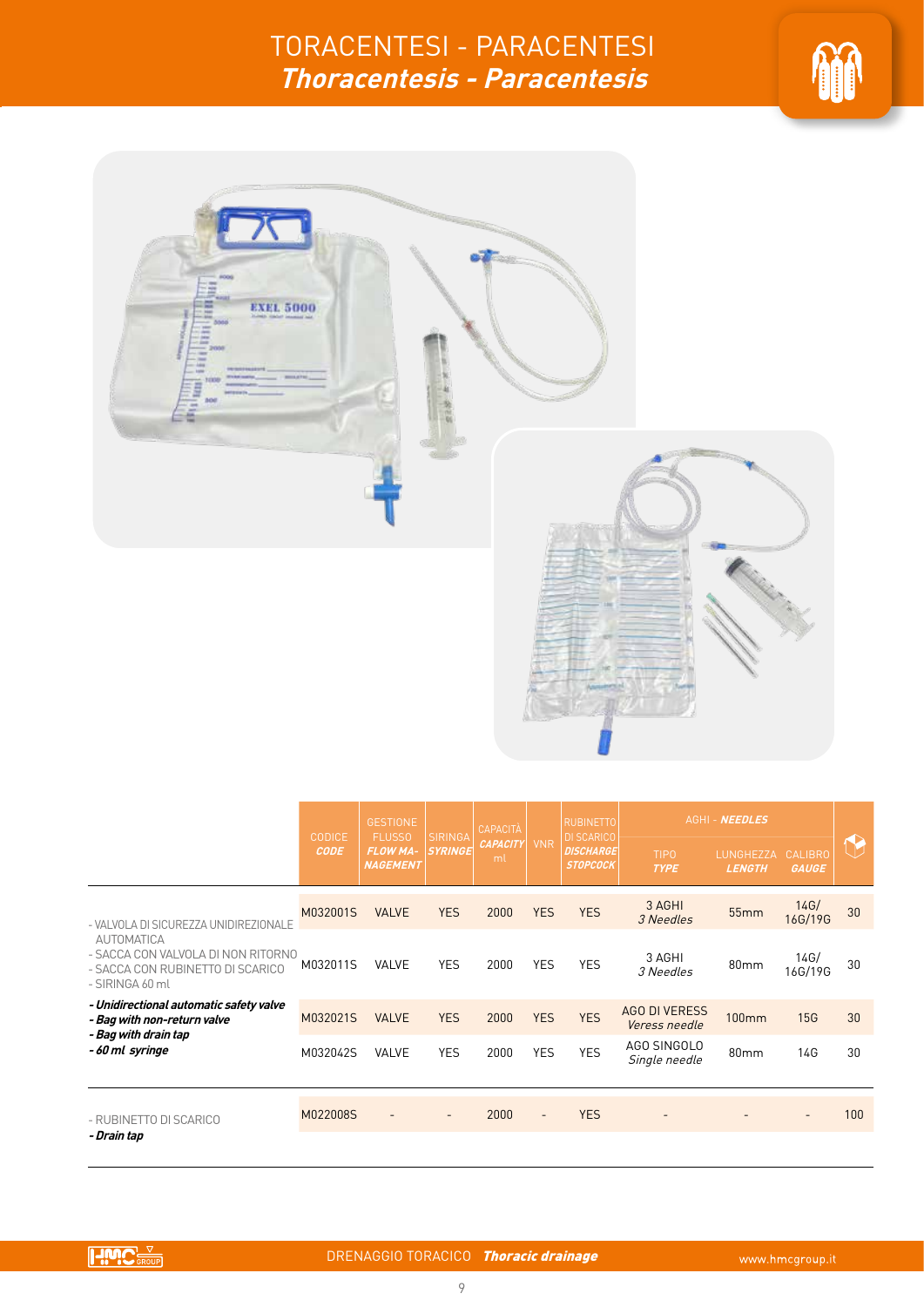



|                                                                                                                                                                               |                       | <b>GESTIONE</b>                                     |                           | CAPA-<br><b>CITÀ</b>       |              | VALVOLA RUBINETTO               |                                      | AGHI - NEEDLES                         |                                |    |
|-------------------------------------------------------------------------------------------------------------------------------------------------------------------------------|-----------------------|-----------------------------------------------------|---------------------------|----------------------------|--------------|---------------------------------|--------------------------------------|----------------------------------------|--------------------------------|----|
|                                                                                                                                                                               | CODICE<br><b>CODE</b> | <b>FLUSSO</b><br><b>FLOW MA-</b><br><b>NAGEMENT</b> | SIRINGA<br><b>SYRINGE</b> | CAPA-<br><b>CITY</b><br>ml | <b>VALVE</b> | <b>SACCA</b><br><b>STOPCOCK</b> | <b>TIPO</b><br><b>TYPE</b>           | LUN-<br><b>GHEZZA</b><br><b>LENGTH</b> | <b>CALIBRO</b><br><b>GAUGE</b> | H  |
| - SACCA CON VALVOLA DI NON RITORNO<br>- SACCA CON RUBINETTO DI<br><b>SCARICO</b><br>- SIRINGA 60 ml<br>- Bag with non-return valve<br>- Bag with drain tap<br>- 60 ml syringe |                       | M032002S STOPCOCK                                   | <b>YES</b>                | 2000                       | <b>YES</b>   | <b>YES</b>                      | AGO ANGIOCATH<br>Angiocath needle    | 33mm                                   | <b>14G</b>                     | 30 |
|                                                                                                                                                                               |                       | M032022S STOPCOCK                                   | <b>YES</b>                | 2000                       | <b>YES</b>   | <b>YES</b>                      | AGO DI VERESS<br>Veress needle       | 100mm                                  | 15G                            | 30 |
|                                                                                                                                                                               |                       | M032120S STOPCOCK                                   | <b>YES</b>                | 2000                       | <b>YES</b>   | <b>YES</b>                      | AGO CANNULA<br>Cannula needle        | 51mm                                   | 16G                            | 30 |
|                                                                                                                                                                               |                       | M032003S STOPCOCK                                   | <b>YES</b>                | 5000                       | <b>YES</b>   | <b>YES</b>                      | AGO IN ACCIAIO<br>Steel needle       | 55mm                                   | <b>19G</b>                     | 20 |
| - SACCA CON VALVOLA DI NON RITORNO<br>- SACCA CON RUBINETTO DI SCARICO                                                                                                        |                       | M032018S STOPCOCK                                   | <b>YES</b>                | 5000                       | <b>YES</b>   | <b>YES</b>                      | AGO DI VERESS<br>Veress needle       | 100 <sub>mm</sub>                      | <b>15G</b>                     | 20 |
| - SIRINGA 60 ml<br>- Bag with non-return valve<br>- Bag with drain tap<br>- 60 ml syringe                                                                                     |                       | M032041S STOPCOCK                                   | <b>YES</b>                | 5000                       | <b>YES</b>   | <b>YES</b>                      | 3 AGHI<br>3 Needles                  | 80mm                                   | 14G/<br>16G/19G                | 20 |
|                                                                                                                                                                               |                       | M032047S STOPCOCK                                   | <b>YES</b>                | 5000                       | <b>YES</b>   | <b>YES</b>                      | AGO CANNULA<br>Cannula needle        | 48mm                                   | 14G                            | 20 |
|                                                                                                                                                                               |                       | M032160S STOPCOCK                                   | <b>YES</b>                | 5000                       | <b>YES</b>   | <b>YES</b>                      | <b>AGO CANNULA</b><br>Cannula needle | 51mm                                   | 16G                            | 20 |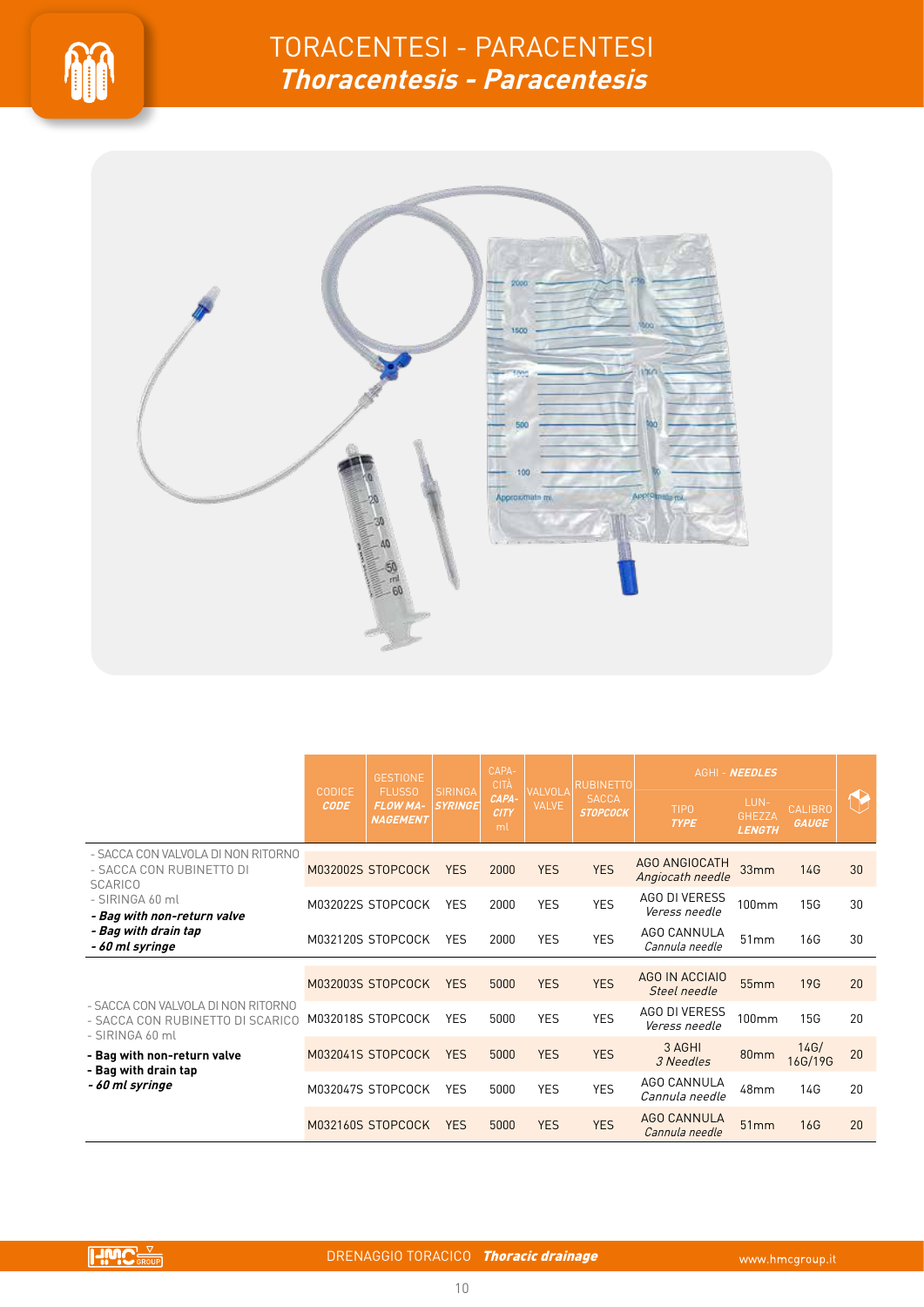



|                                                                                           | CODICE      | <b>GESTIONE</b><br><b>FLUSSO</b>   |                                  | CAPACITÀ<br>CAPA- |            | <b>RUBINETTO</b> | AGHI - NEEDLES                        |                                    |                 |            |
|-------------------------------------------------------------------------------------------|-------------|------------------------------------|----------------------------------|-------------------|------------|------------------|---------------------------------------|------------------------------------|-----------------|------------|
|                                                                                           | <b>CODE</b> | <b>FLOW MANA-</b><br><b>GEMENT</b> | <b>SIRINGA</b><br><b>SYRINGE</b> | <b>CITY</b><br>ml | <b>VNR</b> | <b>DISCHARGE</b> | <b>TIPO</b><br><b>TYPE</b>            | LUNGHEZZA CALIBRO<br><b>LENGTH</b> | <b>GAUGE</b>    | $\bigodot$ |
|                                                                                           | M032017S    | <b>STOPCOCK</b>                    | <b>YES</b>                       | 8000              | <b>YES</b> | <b>YES</b>       | <b>AGO DI VERESS</b><br>Veress needle | 100mm                              | 15G             | 20         |
| - SACCA CON VALVOLA DI NON RITORNO<br>- SACCA CON RUBINETTO DI SCARICO                    | M032019S    | <b>STOPCOCK</b>                    | <b>YES</b>                       | 8000              | <b>YES</b> | <b>YES</b>       | AGO CANNULA<br>Cannula needle         | 51mm                               | <b>18G</b>      | 20         |
| - SIRINGA 60 ml<br>- Bag with non-return valve                                            | M032028S    | <b>STOPCOCK</b>                    | <b>YES</b>                       | 8000              | <b>YES</b> | <b>YES</b>       | 3 AGHI<br>3 Needles                   | 55mm                               | 14G/<br>16G/19G | 20         |
| - Bag with drain tap<br>- 60 ml syringe                                                   | M032048S    | <b>STOPCOCK</b>                    | <b>YES</b>                       | 8000              | <b>YES</b> | <b>YES</b>       | <b>AGO CANNULA</b><br>Cannula needle  | 48mm                               | 14G             | 20         |
|                                                                                           | M032200S    | <b>STOPCOCK</b>                    | <b>YES</b>                       | 8000              | <b>YES</b> | <b>YES</b>       | <b>AGO CANNULA</b><br>Cannula needle  | 51mm                               | 16G             | 20         |
| - SACCA CON VALVOLA DI NON RITORNO<br>- SACCA CON RUBINETTO DI SCARICO<br>- SIRINGA 60 ml | M032240S    | <b>STOPCOCK</b>                    | <b>YES</b>                       | 12000             | <b>YES</b> | <b>YES</b>       | AGO CANNULA<br>Cannula needle         | 51mm                               | 16G             | 20         |
| - Bag with non-return valve<br>- Bag with drain tap<br>- 60 ml syringe                    | M032049S    | <b>STOPCOCK</b>                    | <b>YES</b>                       | 12000             | <b>YES</b> | <b>YES</b>       | <b>AGO CANNULA</b><br>Cannula needle  | 48mm                               | 14G             | 20         |
| - RUBINETTO DI SCARICO<br>- Drain tap                                                     | M022005S    |                                    |                                  | 5000              |            | <b>YES</b>       |                                       |                                    |                 | 40         |